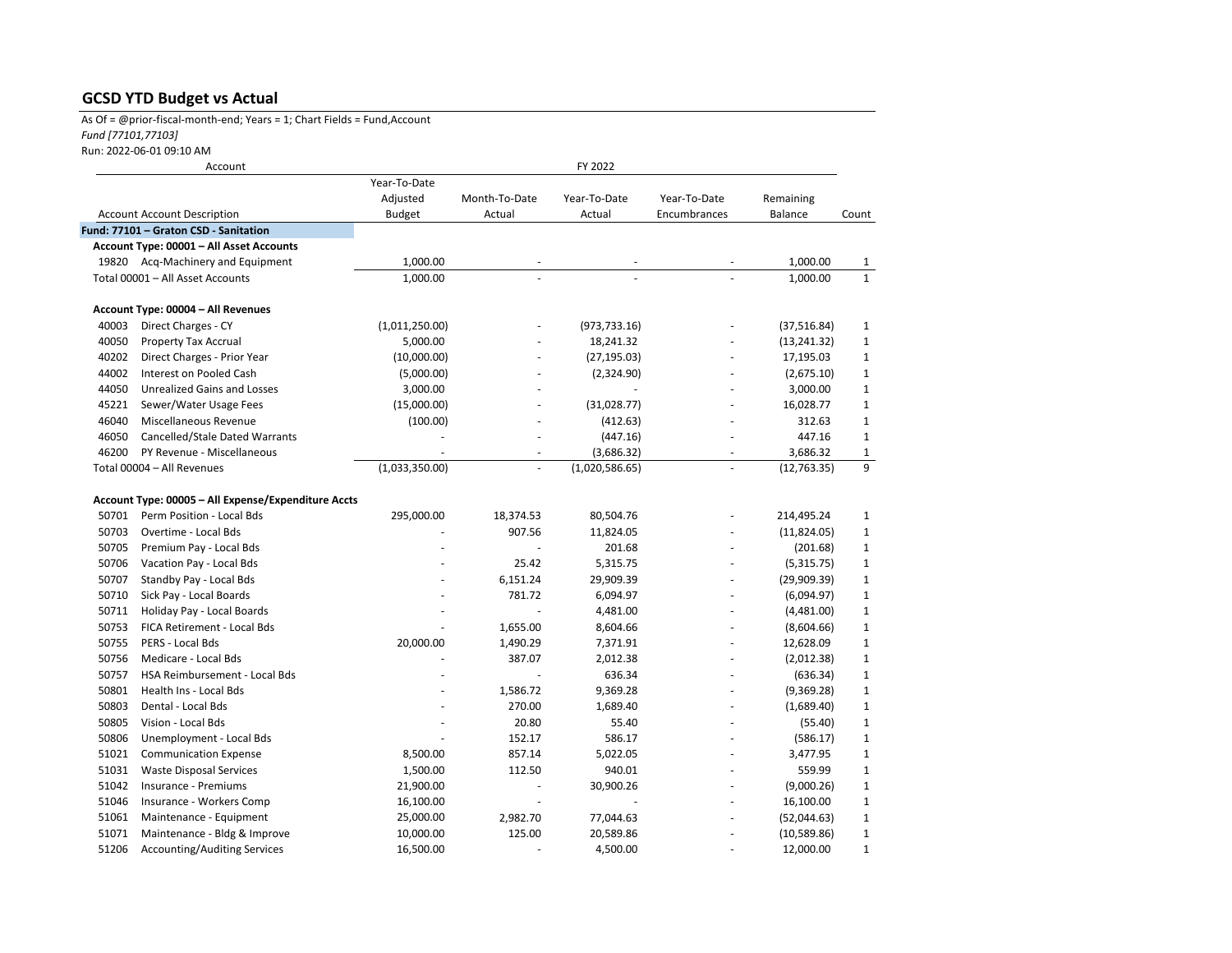| 51207                                 | <b>Client Accounting Services</b>           | 32,000.00    | 191.05    | 8,639.08     |                          | 23,360.92    | $\mathbf{1}$ |
|---------------------------------------|---------------------------------------------|--------------|-----------|--------------|--------------------------|--------------|--------------|
| 51212                                 | Outside Counsel - Legal Advice              | 15,000.00    | 608.40    | 23,158.51    |                          | (8, 158.51)  | $\mathbf{1}$ |
| 51225                                 | <b>Training Services</b>                    | 1,500.00     |           |              |                          | 1,500.00     | $\mathbf{1}$ |
| 51226                                 | <b>Consulting Services</b>                  | 35,000.00    | 9,630.05  | 25,181.55    |                          | 9,818.45     | $\mathbf{1}$ |
| 51231                                 | Testing/Analysis                            | 15,000.00    | 4,235.00  | 16,839.80    |                          | (1,839.80)   | $\mathbf{1}$ |
| 51237                                 | <b>Process Service</b>                      | 4,430.00     | 625.34    | 3,623.40     |                          | 806.60       | $\mathbf{1}$ |
| 51244                                 | Permits/License/Fees                        | 12,000.00    |           | 8,031.75     |                          | 3,968.25     | $\mathbf{1}$ |
| 51301                                 | <b>Publications and Legal Notices</b>       | 5,000.00     |           | 988.00       |                          | 4,012.00     | $\mathbf{1}$ |
| 51401                                 | Rents and Leases - Equipment                | 2,500.00     | 2,461.96  | 6,461.96     |                          | (3,961.96)   | $\mathbf{1}$ |
| 51421                                 | Rents and Leases - Bldg/Land                | 1,200.00     |           |              |                          | 1,200.00     | $\mathbf{1}$ |
| 51601                                 | Training/Conference Expenses                | 1,500.00     |           |              |                          | 1,500.00     | $\mathbf{1}$ |
| 51602                                 | <b>Business Travel/Mileage</b>              | 1,500.00     |           | 725.69       |                          | 774.31       | $\mathbf{1}$ |
| 51603                                 | Transport and Deportation Svc               |              |           | 26,662.50    |                          | (26, 662.50) | $\mathbf{1}$ |
| 51801                                 | <b>Other Services</b>                       | 9,000.00     |           | 8,945.62     |                          | 54.38        | $\mathbf{1}$ |
| 51802                                 | <b>Public Safety Realignment</b>            |              |           | 372.96       |                          | (372.96)     | $\mathbf{1}$ |
| 51803                                 | <b>Other Contract Services</b>              | 106,000.00   | 10,620.15 | 172,336.51   | $\overline{a}$           | (66, 336.51) | $\mathbf{1}$ |
| 51902                                 | <b>Telecommunication Usage</b>              |              | 27.20     | 1,280.86     |                          | (1,280.86)   | $\mathbf{1}$ |
| 51916                                 | <b>County Services Chgs</b>                 | 7,500.00     |           |              |                          | 7,500.00     | $\mathbf{1}$ |
| 51934                                 | <b>ERP System Charges</b>                   |              |           | 311.06       |                          | (311.06)     | $\mathbf{1}$ |
| 51935                                 | Unclaimable ERP System Charges              |              |           | 8.20         |                          | (8.20)       | $\mathbf{1}$ |
| 52021                                 | Clothing, Uniforms, Personal                | 1,500.00     |           | 103.73       |                          | 1,396.27     | $\mathbf{1}$ |
| 52041                                 | Household Supplies Expense                  |              | 49.50     | 49.50        |                          | (49.50)      | $\mathbf{1}$ |
| 52042                                 | Janitorial Supplies                         | 500.00       |           | 77.77        |                          | 422.23       | $\mathbf{1}$ |
| 52043                                 | Safety Supplies/Equipment                   |              |           | 717.75       |                          | (717.75)     | $\mathbf{1}$ |
| 52061                                 | Fuel/Gas/Oil                                | 2,500.00     | 457.71    | 7,315.54     |                          | (4,815.54)   | $\mathbf{1}$ |
| 52063                                 | <b>Vehicle Parts</b>                        | 3,000.00     | 417.40    | 1,576.48     |                          | 1,423.52     | $\mathbf{1}$ |
| 52071                                 | Materials and Supplies Expense              |              | 1,541.73  | 2,704.83     |                          | (2,704.83)   | $\mathbf{1}$ |
| 52072                                 | Chemicals                                   | 35,000.00    | 14,431.93 | 60,443.77    |                          | (25, 443.77) | $\mathbf{1}$ |
| 52081                                 | Medical/Laboratory Supplies                 | 500.00       | 666.70    | 975.57       |                          | (475.57)     | $\mathbf{1}$ |
| 52091                                 | Memberships/Certifications                  | 5,000.00     |           | 4,054.00     |                          | 946.00       | $\mathbf{1}$ |
| 52101                                 | <b>Other Supplies</b>                       | 1,500.00     | 485.04    | 1,111.67     |                          | 388.33       | $\mathbf{1}$ |
| 52111                                 | <b>Office Supplies</b>                      | 1,500.00     | 140.48    | 1,447.61     |                          | 52.39        | $\mathbf{1}$ |
| 52117                                 | Mail and Postage Supplies                   |              |           | 166.00       |                          | (166.00)     | $\mathbf{1}$ |
| 52141                                 | Minor Equipment/Small Tools                 | 3,000.00     | 35.97     | 353.90       |                          | 2,646.10     | $\mathbf{1}$ |
| 52162                                 | Special Department Expense                  | 1,500.00     |           | 1,888.00     |                          | (388.00)     | $\mathbf{1}$ |
| 52181                                 | <b>Business Meals/Supplies</b>              | 500.00       |           | 198.28       |                          | 301.72       | $\mathbf{1}$ |
| 52191                                 | <b>Utilities Expense</b>                    | 105,000.00   | 334.35    | 85,861.03    |                          | 19,138.97    | $\mathbf{1}$ |
| 53402                                 | <b>Depreciation Expense</b>                 | 475,000.00   |           |              |                          | 475,000.00   | $\mathbf{1}$ |
| 54333                                 | Computer Equipment                          | 5,000.00     |           |              |                          | 5,000.00     | $\mathbf{1}$ |
| 57011                                 | Transfers Out - within a Fund               | 206,900.00   |           | 206,900.00   | $\overline{\phantom{a}}$ |              | 1            |
|                                       | Total 00005 - All Expense/Expenditure Accts | 1,511,530.00 | 82,839.82 | 987,166.83   | $\overline{\phantom{a}}$ | 524,363.17   | 62           |
| Total 77101 – Graton CSD - Sanitation |                                             | 479,180.00   | 82,839.82 | (33, 419.82) | $\overline{a}$           | 512,599.82   | 72           |